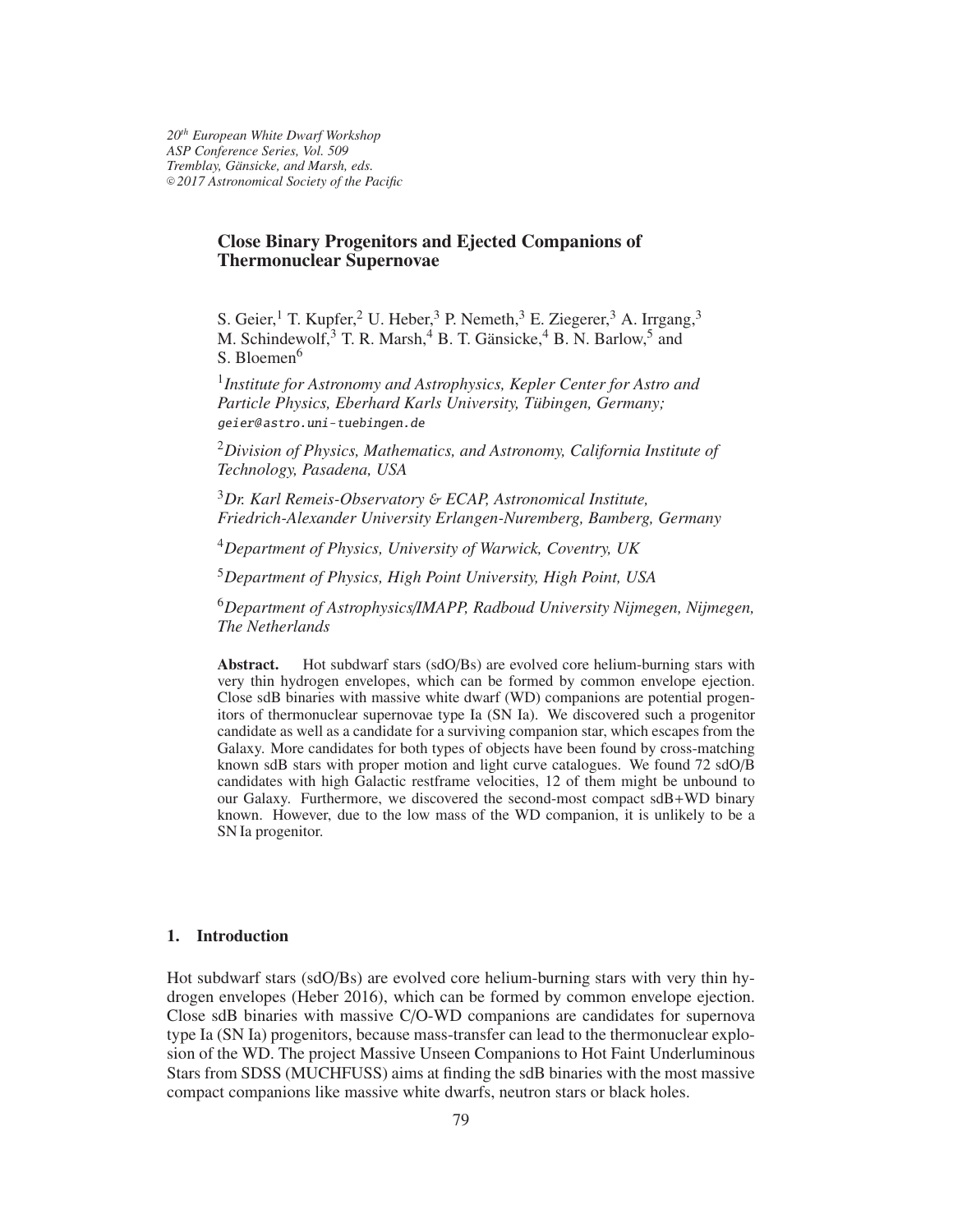#### 80 Geier et al.

We selected and classified about ∼ 1400 hot subdwarf stars from the Sloan Digital Sky Survey (SDSS DR7). Stars with high velocity variations have been re-observed and analysed. In total 177 radial velocity variable subdwarfs have been discovered and 1914 individual radial velocities measured. We constrain the fraction of close massive companions of H-rich hot subdwarfs to be smaller than  $\sim 1.3\%$  (Geier et al. 2015b). Orbital parameters as well as minimum companion masses have been derived from the radial velocity curves of 30 sdB binaries (Kupfer et al. 2015).

We detected high RV-variability of the bright sdB CD−30°11223. Photometric follow-up revealed both shallow transits and eclipses, allowing us to determine its component masses and fundamental parameters. The binary system, which is composed of a C/O-WD (∼ 0.76 *M*⊙) and an sdB (∼ 0.51 *M*⊙) has a very short orbital period of  $\sim$  0.049 d. In the future mass will be transferred from the helium star to the white dwarf. After a critical amount of helium is deposited on the surface of the white dwarf, the helium is ignited. Modelling this process shows that the detonation in the accreted helium layer should be sufficiently strong to trigger the explosion of the core. Thermonuclear supernovae have been proposed to originate from this so-called double-detonation of a WD (Geier et al. 2013).

The surviving companion star will then be ejected with its orbital velocity. The properties of such a remnant match the hypervelocity star US 708, a helium-rich sdO star moving with  $\sim 1200 \text{ km s}^{-1}$ , exceeding the escape velocity of our Galaxy by far and making it the fastest unbound star known in our Galaxy (Geier et al. 2015a).



Figure 1. Distribution of Galactic restframe velocities for our sample of 72 highvelocity sdO/B. The dashed vertical line marks the approximate escape velocity of the Galaxy.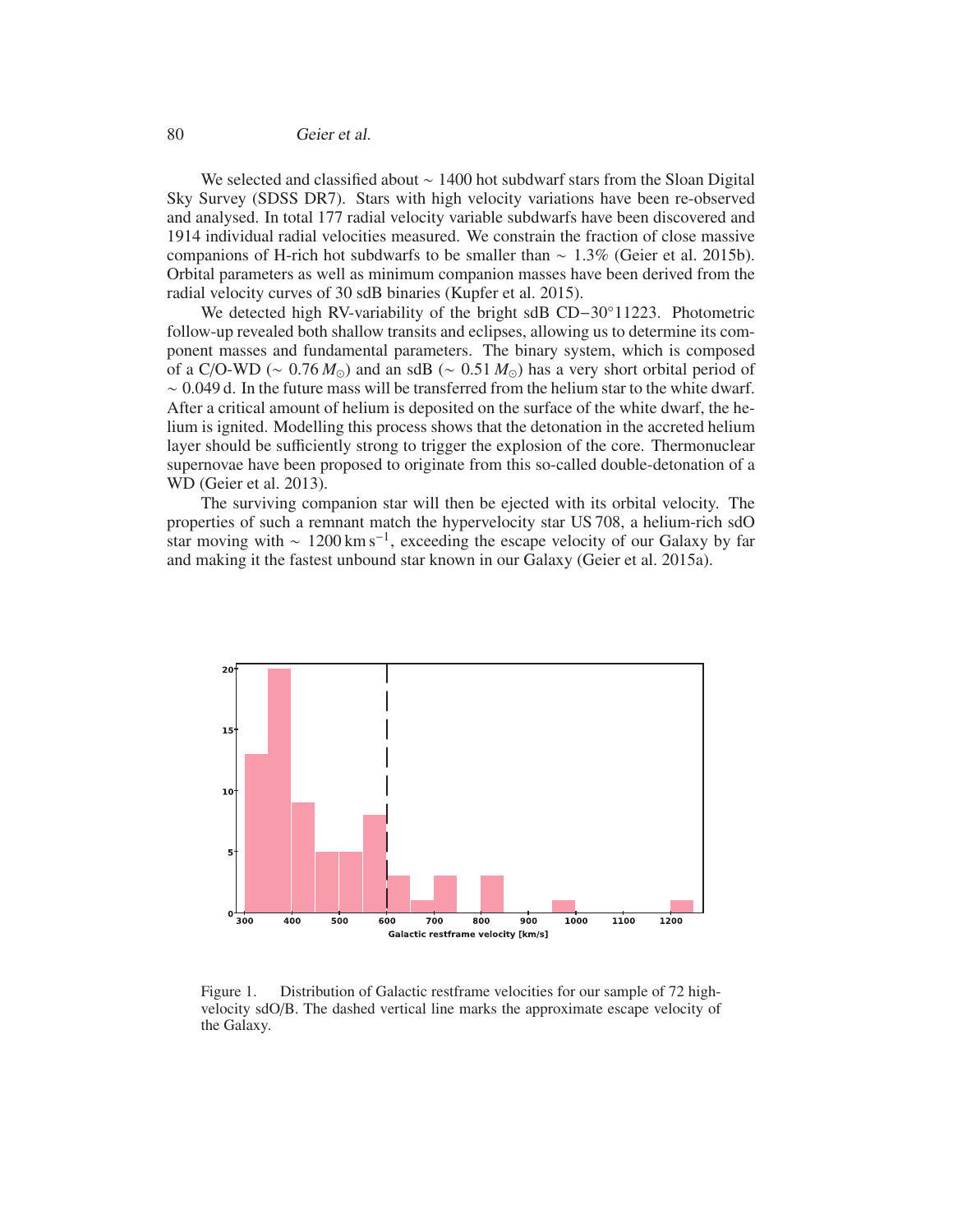#### 2. Searching for Ejected Companion Candidates

Since the properties of the ejected companions, especially the ejection velocity, allow us to constrain the properties of the binary progenitors such as the orbital period and the companion mass right at the moment of the explosion (Geier et al. 2015a), we will gain an unprecedented insight into the formation of SN Ia and learn about other acceleration mechanisms for hypervelocity stars, if more such objects can be found and studied. The distribution of orbital periods and WD companion masses of progenitor binaries will help us to constrain SN Ia progenitor models. While binaries with periods longer than about 2 hr will merge as double degenerates, closer binaries might be progenitors for the helium double-detonation channel.

To search for ejected companions we compiled a catalogue of essentially all known sdO/B stars from the literature and our own database (∼ 4900 stars, Geier et al. in prep.) and crossmatched it with proper motion catalogues. Candidates with high Galactic restframe velocities are followed-up with spectroscopy (Keck/ESI, VLT/XSHOOTER, SOAR/Goodman, CAHA/TWIN, WHT/ISIS) to measure spectroscopic distances and derive kinematics. We found 72 sdO/B stars with preliminary Galactic restframe velocities exceeding 300 km s−<sup>1</sup> and 12 candidates for unbound hypervelocity sdO/Bs (see Fig. 1).

### 3. Searching for Close Binary Progenitor Candidates

Hot subdwarf binaries with massive WDs in close orbits turned out to be quite rare. To find more of those objects, we crossmatched the hot subdwarf catalogue with light curve catalogues (e.g. CRTS, PTF, SWASP) and search for the characteristic sinusoidal variations caused by the ellipsoidal deformation of the sdB.

In course of this project we discovered the second-most compact sdB binary known (Kupfer et al. 2017). PTF1 J082340.04+081936.5 has an orbital period as short as 0.060761584(10) d and clearly shows light curve variations caused by an ellipsoidal deformation of the sdB primary (see Fig. 2) very similar to CD−30◦11223. However, the radial velocity semi-amplitude of this binary is significantly smaller  $(K =$  $211.7 \pm 1.8 \text{ km s}^{-1}$ , see Fig. 3) and the compact, invisible companion therefore less massive.

Performing a combined analysis of the light curve and the time resolved spectroscopy of PTF1 J082340.04+081936.5 we can constrain the mass of the sdB primary to  $0.45_{-0.07}^{+0.09} M_{\odot}$ , which is quite typical, and the mass of the WD companion to  $0.46_{-0.09}^{+0.12} M_{\odot}$ , close to the lower mass limit of C/O-WDs. Since the mass of the WD companion is too small for the double-detonation channel, which requires the WD to be more massive than ∼ 0.8 *M*⊙, this system will either merge or evolve to become an AM CVn.

The Gaia mission will provide accurate astrometry and light curves of all the stars in our hot subdwarf sample and will allow us to compile a much larger all-sky catalogue of those stars. Ongoing and upcoming ground-based surveys like ZTF, PanSTARRS, BlackGEM, NGTS and eventually LSST will add even more light curve information. In this way we expect to find many more progenitor binaries and ejected companions.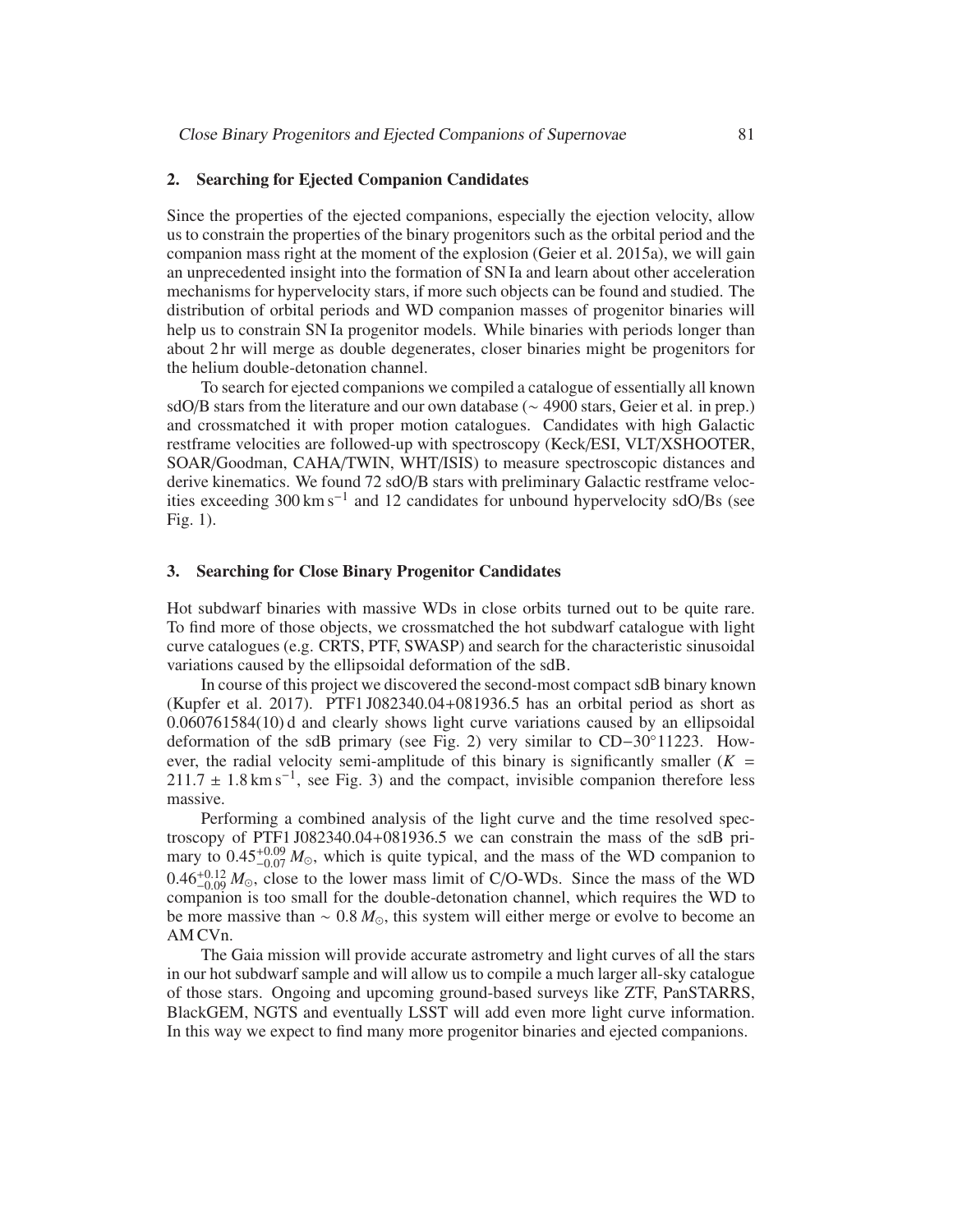

Figure 2. Light curve of PTF1 J082340.04+081936.5 shown with a model fit. For details see Kupfer et al. (2017).



Figure 3. Radial velocity curve of PTF1 J082340.04+081936.5. For details see Kupfer et al. (2017).